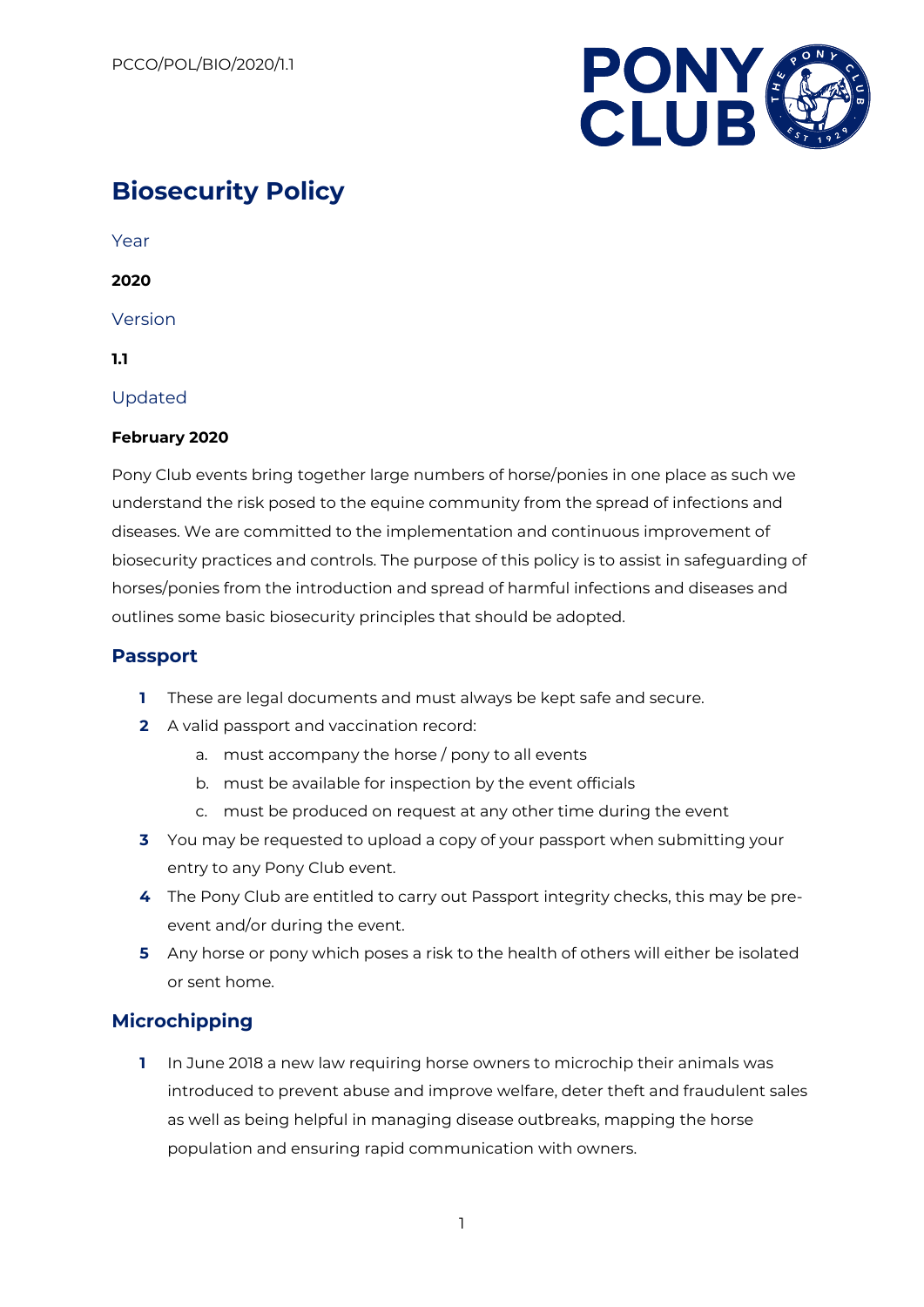- **2** From October 2020 it will be mandatory for all owners to microchip their horses, ponies and donkeys. The new Central Equine Database will then allow local authorities and police to track down the owners.
- **3** If horse owners do not microchip their horses by October 2020 they could face sanctions from their local authority including a compliance notice and, as a last resort, a fine of up to £200.

### **Vaccinations**

- **1** Horse/ponies which are unvaccinated or whose vaccinations are not up to date pose a potential risk to the health of other animals attending the event as well as any resident at the venue and we are conscious that we need to be vigilant in seeking to avoid the spread of this disease.
- **2** All horses and ponies attending the Pony Club events are required to be vaccinated, in accordance with Pony Club rules (see Health and Safety Rule Book page 30). As a minimum, the rules require:
	- a. No horse / pony may compete (or be present at the event as a companion) unless it has a Record of Vaccination against equine influenza completed by the veterinary surgeon who gave the vaccination, signed and stamped line by line, which complies with the Minimum Vaccination Requirements.
	- b. The Minimum Vaccination Requirements for a horse / pony are that it has received:
		- i. a Primary Vaccination followed by a Secondary Vaccination given not less than 21 days and not more than 92 days after the Primary Vaccination; and
		- ii. If sufficient time has elapsed, a booster vaccination given not less than 150 days and not more than 215 days after the Secondary Vaccination and further booster vaccinations at intervals of not more than a year apart.
	- c. At competitions at Area level and above including Grassroots Regional Championships and the finals of the Winter Series competitions, the most recent booster injection must have been given within the six calendar months prior to the date of the competition.
	- d. No horse / pony may compete on the same day as a relevant injection is given or on any of the 6 days following such an injection.
- **3** NOTE: We also remind owners of the importance of vaccinations and to ensure that their vaccination records are up to date. The vast majority of confirmed cases reported by the Animal Health Trust are in unvaccinated horses. We continue to